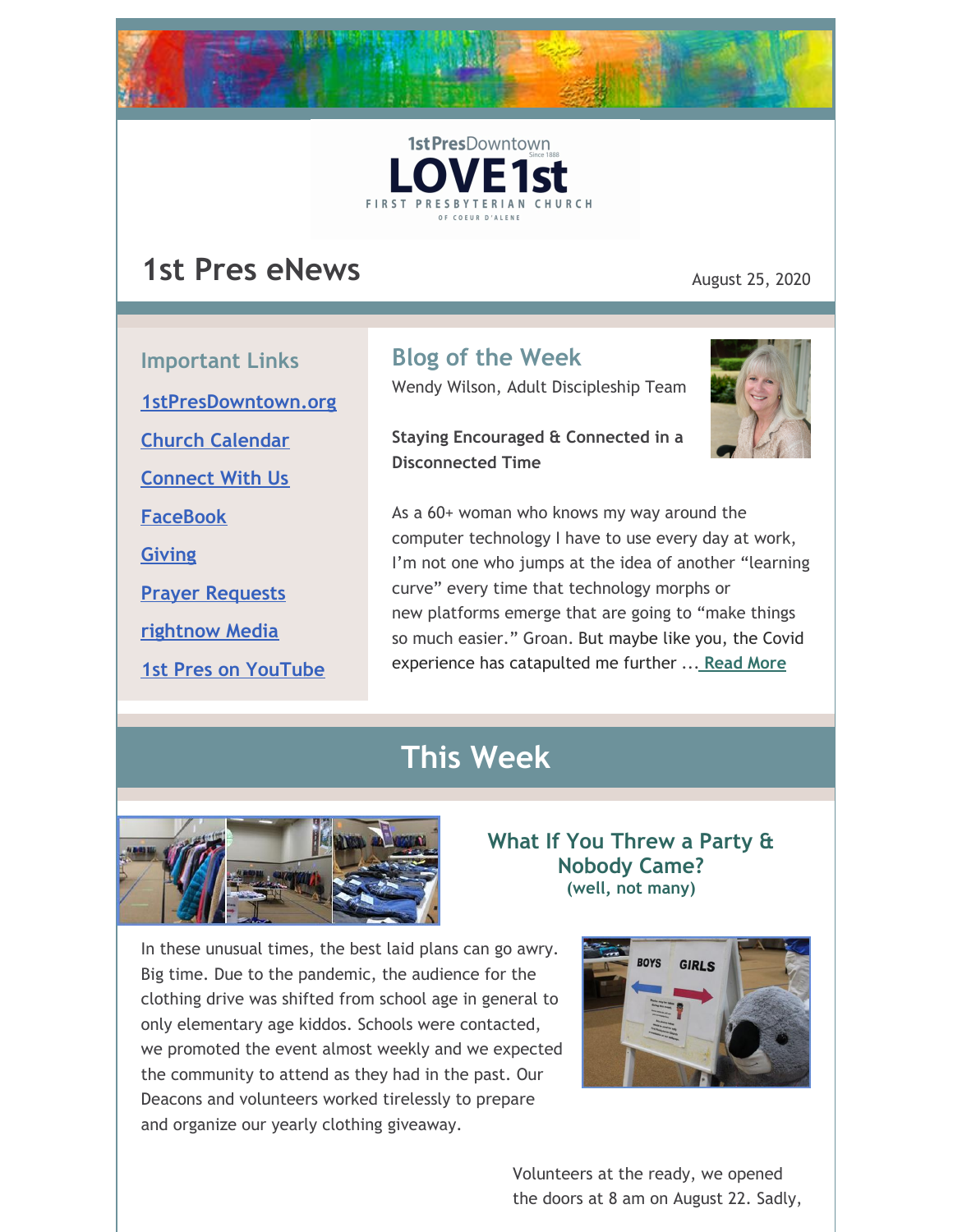

fewer than 20 families attended the event. We feared over advertising which would lead to attracting far too many shoppers. It didn't occur to anyone that this year would be Messed Up. Hum, how silly of us! So, being the

flexible folks we are, we're going to try again this coming Saturday.

### **2020 Clothing Drive 2.0 - This Week!**

There were 18 volunteers this past week including Pastor Craig and Derek (not pictured). Some are not able to volunteer again on Aug 29th. If you can help, please contact Barb Proper. We can use you!

**The Day of the Event 8/29** 8 am Volunteers Arrive 8:30 - 11 am Doors Open 11 am - 12 noon Clean-up

Therefore, as Good's chosen people, holy and<br>dearly loved, clothe yourselves with compassion,<br>kindness, humility, gentleness and patience. Colossians 3:12

### Colossians Bible Study September 2020 through April 2021

A Colossians Bible Study will begin on Tuesday, September 8 from 4 – 5:30 pm in the Fireside Room and you are invited to attend. This study is for those new to Bible study as well as veterans.

The study, led by Bob and Carolyn Fish, will apply Colossians' powerful, relevant wisdom to needs and issues you are currently working through while you acquire personal Bible study skills. Each study session is based on participant discussion designed to explore a deeper understanding and application of the material. The Colossians study is part of the Navpress study series and utilizes a workbook.

This study will practice social distancing and participants are welcome to wear masks, although they are not required. The study will run on the second and fourth Tuesdays of September, October, and November, and then resume in February, March and April. Workbooks are \$10.

Anyone interested in joining the Colossians study should contact Carolyn Fish directly at **[ckfish3474@gmail.com](mailto:ckfish3474@gmail.com)** or call Carolyn at 562-201-3474 to sign up. Workbooks will be distributed to participants at the first study session on September 8<sup>th</sup>.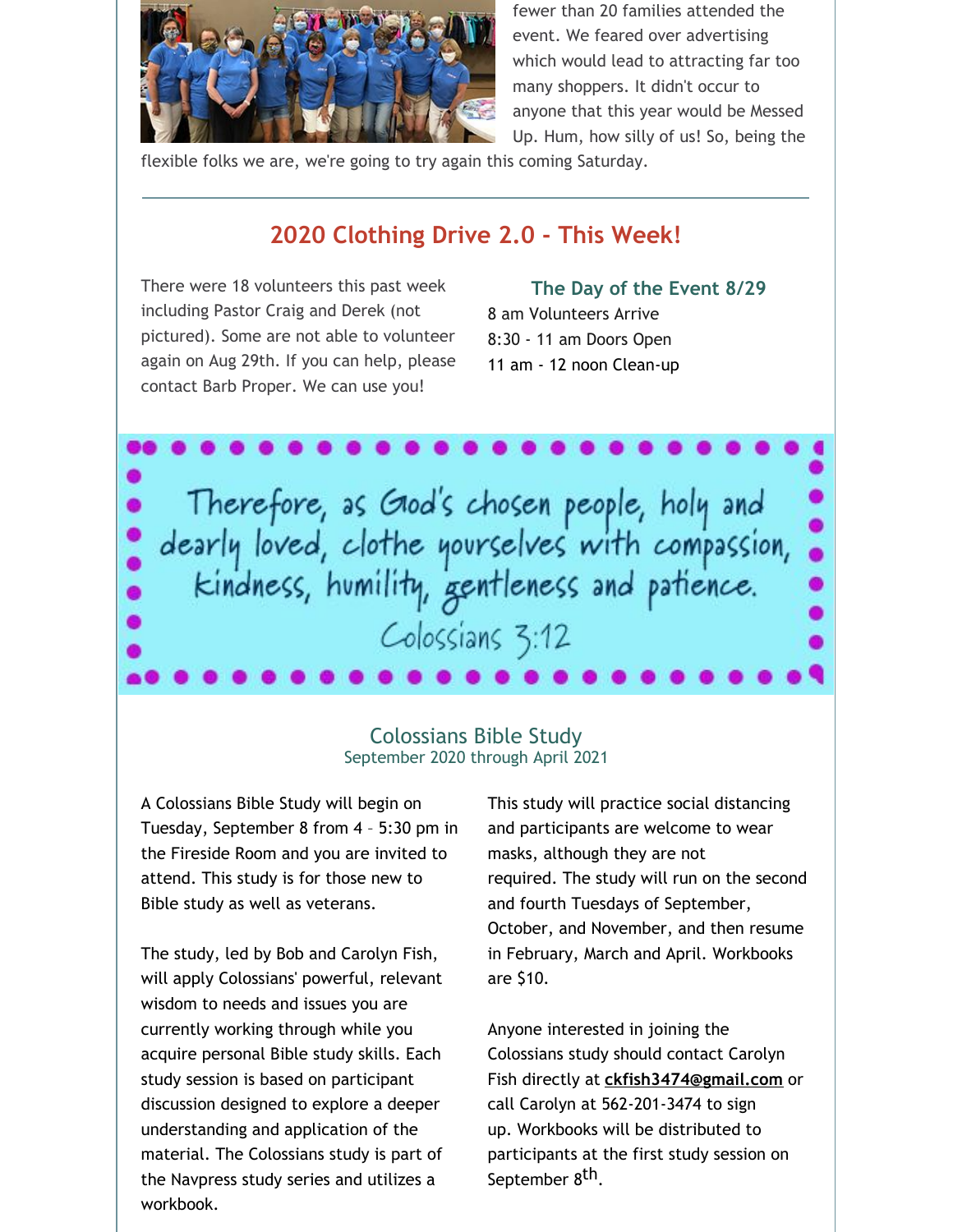#### **Sunday's Service** Watch again or for the 1st time!

This past Sunday, Pastor Craig spoke to us about how Society is Messed Up. He talked about the bonds that create a



sense of community (goals, Identity, civility etc) and how these bonds are more fragile than we imagined. We might ask, why does God allow bad things happen (Theodicy). Another thoughtful message you'll want to listen to.

We had trouble showing the children's devotion that Carley lovingly recorded this past Sunday. We posted this to YouTube as a separate video. Be sure to tune in with your family for a special time of devotion together. **View [HERE](https://www.youtube.com/watch?v=kZ8r4WXUk38)**

As always, many thanks to the team that made broadcasting the service possible! **Watch this service or any of our past services on our [YouTube](http://r20.rs6.net/tn.jsp?f=001TAEhPUeQXKS9PqOcukkRsNWUgGUBHZ7_nsdteClYMruoiLz1t14TsRr7UTt-UexyP7z8jFaaIPKIpT969G_ZUIkYi5mYoaY3H9bWFO_7npHXgu-wj68OzdnwykJslgohuottq9rPNR3w65MF7RkVXiqP9csz0dJjjE9juxHUxnD7AALW2Znqj4jNvmwW1hgb&c=xj6uxv4Ure-jLmebrsiWHqZgofQxk1jiFOFxtq_GIS985IIRxfa2wg==&ch=yLb4idgMcf26VkL_Lc86HYFK_5hMVavweuM2KPPMNNX6Iob9yt8sLA==) Channel**

### **Who's Watching on YouTube?**

We don't know *who's* watching but we do have numbers and they're good. Of course, not all views are on Sunday but isn't it lovely that you can watch and re-watch our posted services at any time!

#### **Since May 3, 2020**

**Weekly Average Views**: 313 Just shy of 5000 total views since May

### **Is There Room in the Sanctuary?** Worshiping Sunday Morning

If you're wondering if there is room in the Sanctuary to safely distance, the answer is yes! We believe we have room for up to 90 and so far we've been averaging about 40 including Praise Team and Staff. Additionally, there is overflow room in Krueger Hall. Please join us!

## **Church News**

### **Ministry in Action**

Ministries on 1stpresdowntown.org

The Ministries section of our website lists the various groups that center around activities and events that are open for general participation. Our **[Serve](https://www.1stpresdowntown.org/serve.html)**, **[Grow](https://www.1stpresdowntown.org/grow.html)** and **[Connect](https://www.1stpresdowntown.org/connect.html)** areas are targeted mainly at the adults in our community and congregation. Many of these groups take the summer off but it's just about September and there are plans afoot! We plan to update you here and will get you the latest information as it develops in this ever changing time.

If you're having any trouble with the website,

|                                                                                                              |                              | 1stPresDowntown                          |                                                      |                                                                                                                                        |   |
|--------------------------------------------------------------------------------------------------------------|------------------------------|------------------------------------------|------------------------------------------------------|----------------------------------------------------------------------------------------------------------------------------------------|---|
| WHO WE ARE<br><b>NOME</b>                                                                                    | MINISTRIES<br><b>SUNDAYS</b> | GIVING                                   | CALENDAR                                             | Seatt                                                                                                                                  | a |
|                                                                                                              |                              |                                          |                                                      |                                                                                                                                        |   |
|                                                                                                              |                              |                                          |                                                      |                                                                                                                                        |   |
|                                                                                                              |                              |                                          |                                                      |                                                                                                                                        |   |
|                                                                                                              |                              | <b>Ministries</b>                        |                                                      |                                                                                                                                        |   |
|                                                                                                              |                              |                                          |                                                      |                                                                                                                                        |   |
|                                                                                                              |                              |                                          |                                                      |                                                                                                                                        |   |
|                                                                                                              |                              |                                          |                                                      |                                                                                                                                        |   |
|                                                                                                              |                              |                                          |                                                      |                                                                                                                                        |   |
|                                                                                                              | How We Give, Learn and Grow  |                                          |                                                      |                                                                                                                                        |   |
| "And let us consider how we may spur one another on toward love and good deeds, not giving up meeting        |                              |                                          |                                                      |                                                                                                                                        |   |
|                                                                                                              |                              |                                          |                                                      |                                                                                                                                        |   |
|                                                                                                              |                              |                                          |                                                      |                                                                                                                                        |   |
| together, as some are in the habit of doing, but encouraging one another-and all the more as you see the Day |                              | approaching." Hebrews 10:24-25 NIV       |                                                      |                                                                                                                                        |   |
|                                                                                                              |                              |                                          |                                                      |                                                                                                                                        |   |
|                                                                                                              |                              |                                          |                                                      |                                                                                                                                        |   |
|                                                                                                              |                              |                                          |                                                      | We have a rich program for Children and Families. Our Adventure Kids                                                                   |   |
|                                                                                                              |                              |                                          |                                                      | program has something for our little ones through 5th grade. Learn More                                                                |   |
|                                                                                                              |                              |                                          |                                                      | Our Youth program is awesome. We meet Wednesdays and Sundays learn                                                                     |   |
|                                                                                                              |                              |                                          | about God. have fun and make new friends! Learn More |                                                                                                                                        |   |
|                                                                                                              |                              |                                          |                                                      | Time for fellowship, worship and study! We generally meet twice yearly on                                                              |   |
|                                                                                                              |                              |                                          | Wednesday evenings for six-weeks session, Learn More |                                                                                                                                        |   |
| <b>Children &amp; Families</b><br><b>Downtown Youth</b><br>Venture<br>Serve                                  |                              |                                          |                                                      |                                                                                                                                        |   |
|                                                                                                              |                              |                                          |                                                      | There are many opportunities to serve at 1st Pres. Join our faithful<br>community and find where you can make a difference. Learn More |   |
| Grow                                                                                                         |                              |                                          |                                                      |                                                                                                                                        |   |
|                                                                                                              |                              | sure you can find your niche. Learn More |                                                      | Learn though a variety of study groups and fellowship opportunities. We're                                                             |   |
| Connect                                                                                                      |                              |                                          |                                                      | We have fun at 1st Pres! These faith-based social groups bring together.                                                               |   |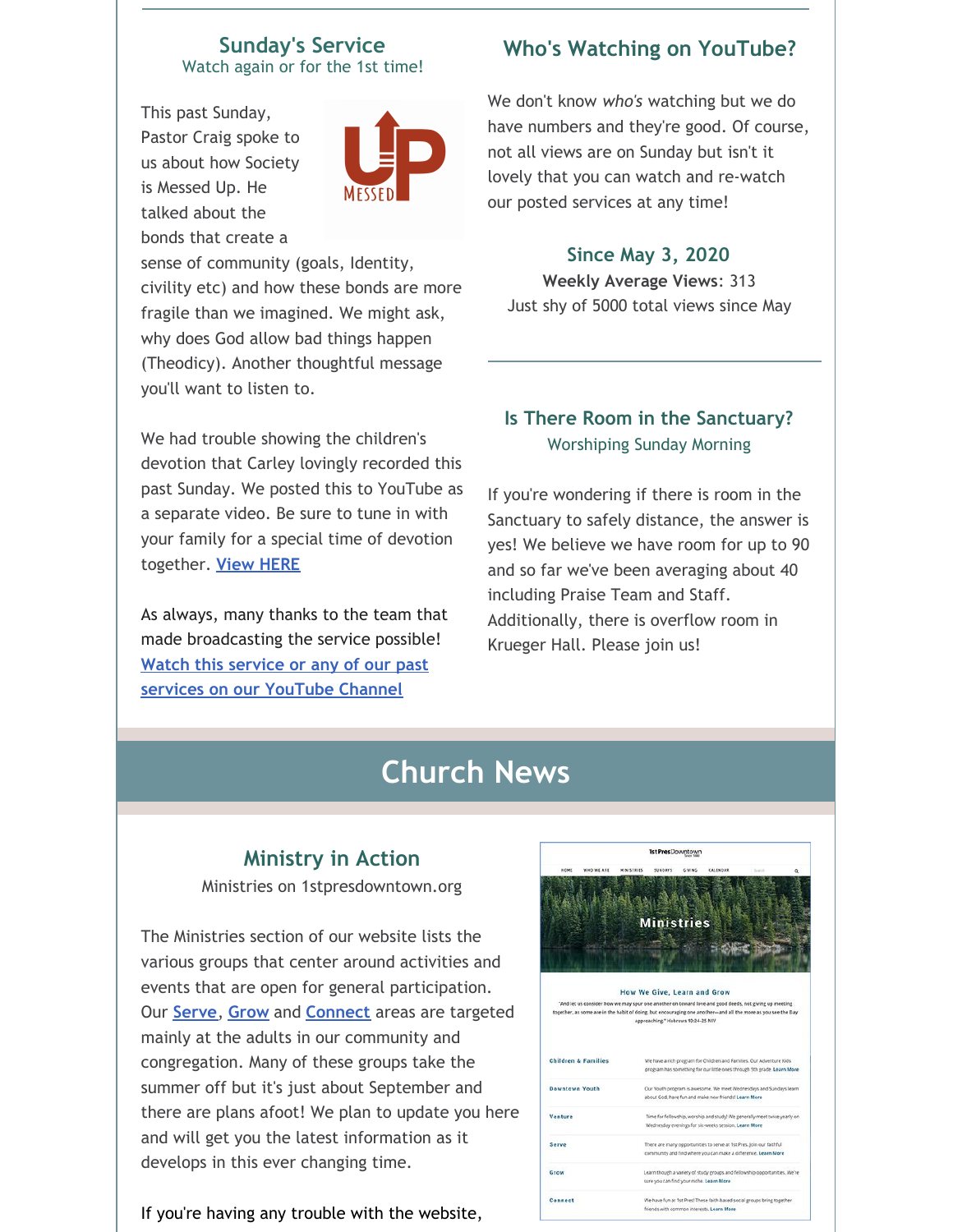please **[email](mailto:janet@1stpresdowntown.org) Janet**.

#### **Our 1st Pres [Website](http://www.1stpresdowntown.org/)**



### **Orchard Ridge Senior Ridge** Now Hiring!

Do you know anyone looking for a job? There are career opportunities at Orchard Ridge!

Find fulfilling and meaningful work with competitive wages and benefits. Full details can be found on their website. **Careers at [Orchard](http://www.theorchardcda.org/careers/) Ridge Senior Living**.

### **Job Posting** Custodian / Groundskeeper

We continue out search for our new Custodian/Groundskeeper. This is a fulltime, hourly position which reports directly to the Church Administrator and is accountable to the Building and Grounds Team and to the Session of the church.

If you know of someone interested in this position, check out the full details on Indeed: **[Custodian/Groundskeeper](https://www.indeed.com/job/custodiangroundskeeper-1713db722b958251)**.



# **Visiting the Church Office**

Our New Normal

Please call the office to schedule any appointments so we can make sure whomever you need to visit is available. 208.667.8446

# **Youth Update**



#### **This Wednesday, August 26th**

Join us at the church from 6:30-8:00 for an evening of fellowship. Call Kierstie Renninger if you have questions about what we'll be doing!

### **Schedule**

#### **Sundays**

Sunday services are once again in the sanctuary and online. Contact Pastor Craig to see if there will be any meetings at the church.

#### **Wednesdays, 6:30-8pm**

All youth are welcome to join us for outdoor activities through the month of August.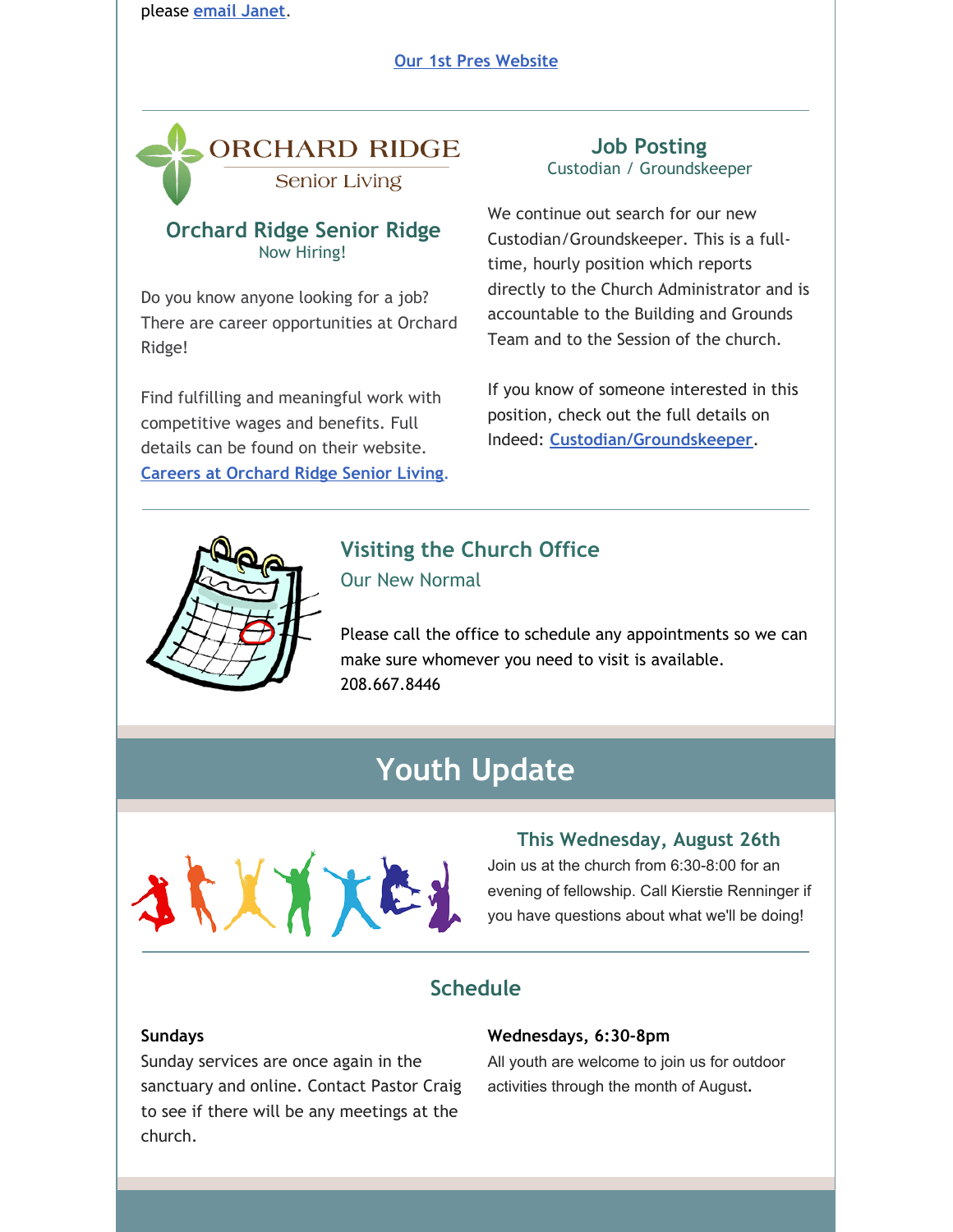## **Children's Ministry**

Hi Families,

### **Children's Message**



We will be offering a children's time during our Sunday morning worship for those who cannot attend in-person. There will be a challenge for the children to complete during the week.



**Sunday, August 23, 2020 Children's Message**

For the next three Sundays, we will be presenting back-to-school devotions. Snap a picture of your child doing their weekly challenge and either text or email it to me so we can show their hard work to the congregation the following Sunday, I hope this is a fun and easy way to feel more connected with your church family.

### **How Can 1st Pres Support Your Family?**

With the ever-changing environment and mandates, 1st Pres wants to support families. Please complete the following survey so that we can meet your needs during these challenging and unprecedented times. If you would like your answers to be linked to you so we can contact you directly with ideas or support, please add your name after each response.

We appreciate you taking the time to fill out the survey. This will help us determine how to best serve you this fall and beyond.

#### **[Family](https://docs.google.com/forms/d/e/1FAIpQLSd2ELuDpc4K0unD6DbI_Zselt3x2mwG6gORtmSTSkgKr-VQVw/viewform?usp=sf_link) Survey**

**rightnow** MEDIA

### Reminder: You have FREE access to Right Now Media!

**Right Now [Media](https://www.rightnowmedia.org/Account/Invite/FirstPresDowntown)** is like Netflix for Christfollowers. I love that you never have to

resources to aid in faith formation at home. This is an amazing resource that